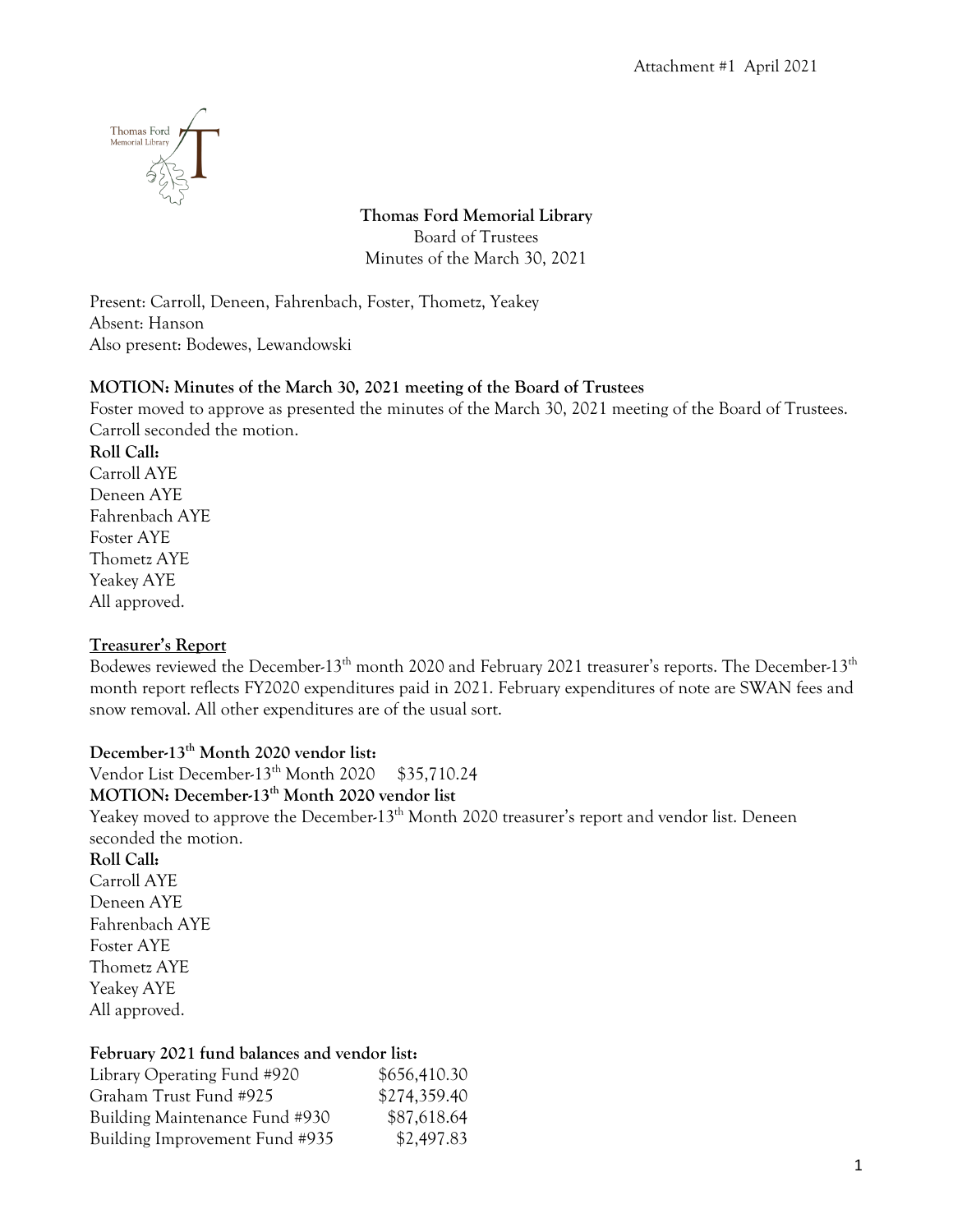Capital Fund #970 \$107,354.46 Timber Trails Fund #950 \$69,446.94 Debt Retirement Fund #940 \$48,333.65 Vendor List January 2021 \$96,235.49

### **MOTION: February 2021 treasurer's report**

Yeakey moved to approve the February 2021 treasurer's report and vendor list. Deneen seconded the motion. **Roll Call:**

Carroll AYE Deneen AYE Fahrenbach AYE Foster AYE Thometz AYE Yeakey AYE All approved.

# **Librarian's Report**

- **Staff Vaccination**. The large Village vaccination clinic held on March 13 included municipal employees. The Library staff is grateful to our Village partners for being included in the event. Vaccination of staff will allow planning to begin for resuming additional services.
- **Pet Mayor**. At the request of Village President, Alice Gallagher, the Library hosted the second annual Pet Mayor election. More than 1,800 people voted via Facebook from a slate of worthy candidates which included 16 dogs, one cat and one chicken. The 2021 Pet Mayor is Vito Buckley, a very good boy. The popular event generated joy as well as significant volume of traffic on our social media, and new Facebook followers.
- **National Library Week** is April 4 through April 10. Banners promoting the Library are displayed on light poles around the Village. Social media is also being used to promote the event.
- **Staff Appreciation**. A local patron, Jacqueline Vassan, arranged a taco lunch for the staff to say thank you for all of their hard work during the pandemic. It was much appreciated by all.
- **Statistics and Departmental Reports** were presented. The Teen Liaison Report is included in the Departmental Reports.

Lewandowski reported that Foundation appeal donations to date are \$14,305.

**Visitors/Public Comment**: There were no visitors or public comment. **Communications**: None

# **Committees**:

# **Building and Grounds**

Yeakey reported. Installation of the new Children's Department book display fixture is underway. The fixture is the final expenditure of renovation funds.

# **Old Business**

# **Limited Service Update**

The Library continues to follow the current service model. Service hours have been extended on Tuesday evenings to 8:00 p.m. in response to patron feedback. Planning for the Library to resume additional services